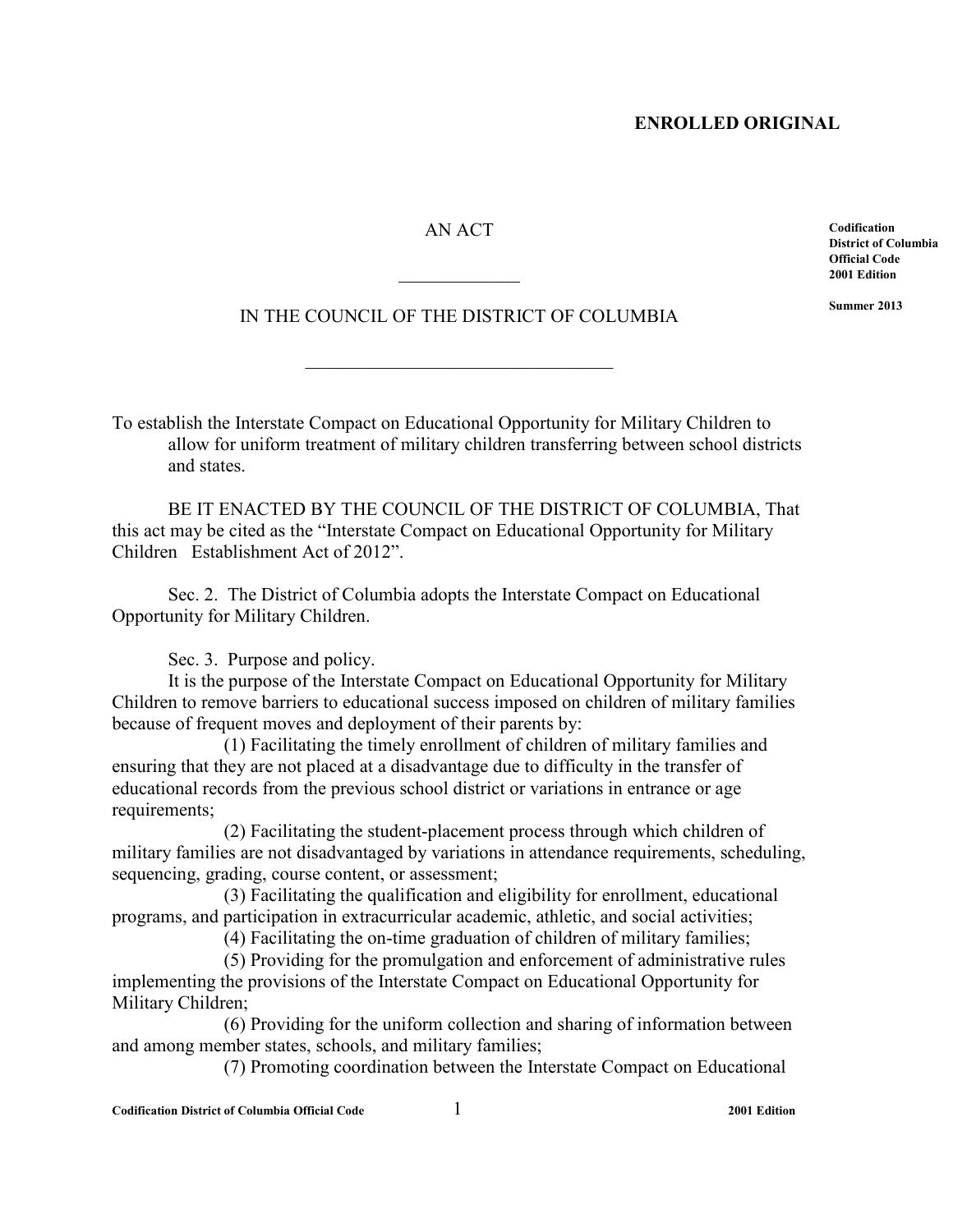Opportunity for Military Children and other compacts affecting military children; and

 (8) Promoting flexibility and cooperation between the educational system, parents, and students to achieve educational success for the students.

Sec. 4. Definitions.

 For the purposes of this act, unless the context clearly requires a different construction, the term:

(1) "Active duty" means full-time duty status in the active uniformed service of the United States, including members of the National Guard and Reserve on active duty orders pursuant to 10 U.S.C. §§1209 and 1211.

(2) "Children of military families" means school-aged children, enrolled in Kindergarten through  $12<sup>th</sup>$  grade in the household of an active duty member.

(3) "Compact" means the Interstate Compact on Educational Opportunity for Military Children.

(4) "Compact commissioner" means the voting representative of each compacting state appointed pursuant to section 10.

 (5) "Deployment" means the period one month before a service member's departure from the home station on military orders through 6 months after return to the home station.

(6) "Educational records" means those official records, files, and data directly related to a student and maintained by the school or local education agency, including records encompassing all the material kept in the student's cumulative folder such as general identifying data, records of attendance, records of academic work completed, records of achievement, and results of evaluative tests, health data, disciplinary status, test protocols, and individualized education programs.

(7) "Extracurricular activities" means a voluntary activity sponsored by the school or local education agency or an organization sanctioned by the local education agency. Extracurricular activities include preparation for and involvement in public performances, contests, athletic competitions, demonstrations, displays, and club activities.

(8) "Interstate Commission on Educational Opportunity for Military Children" means the commission that is created in section 10, generally referred to as the Interstate Commission.

(9) "Local education agency" means a public authority legally constituted by the state as an administrative agency to provide control of and direction for kindergarten through  $12<sup>th</sup>$  grade public educational institutions.

(10) "Member state" means a state that has enacted this compact.

(11) "Military installation" means a base, camp, post, station, yard, center, homeport facility for any ship, or other activity under the jurisdiction of the Department of Defense, including any leased facility that is located within any of the several states, the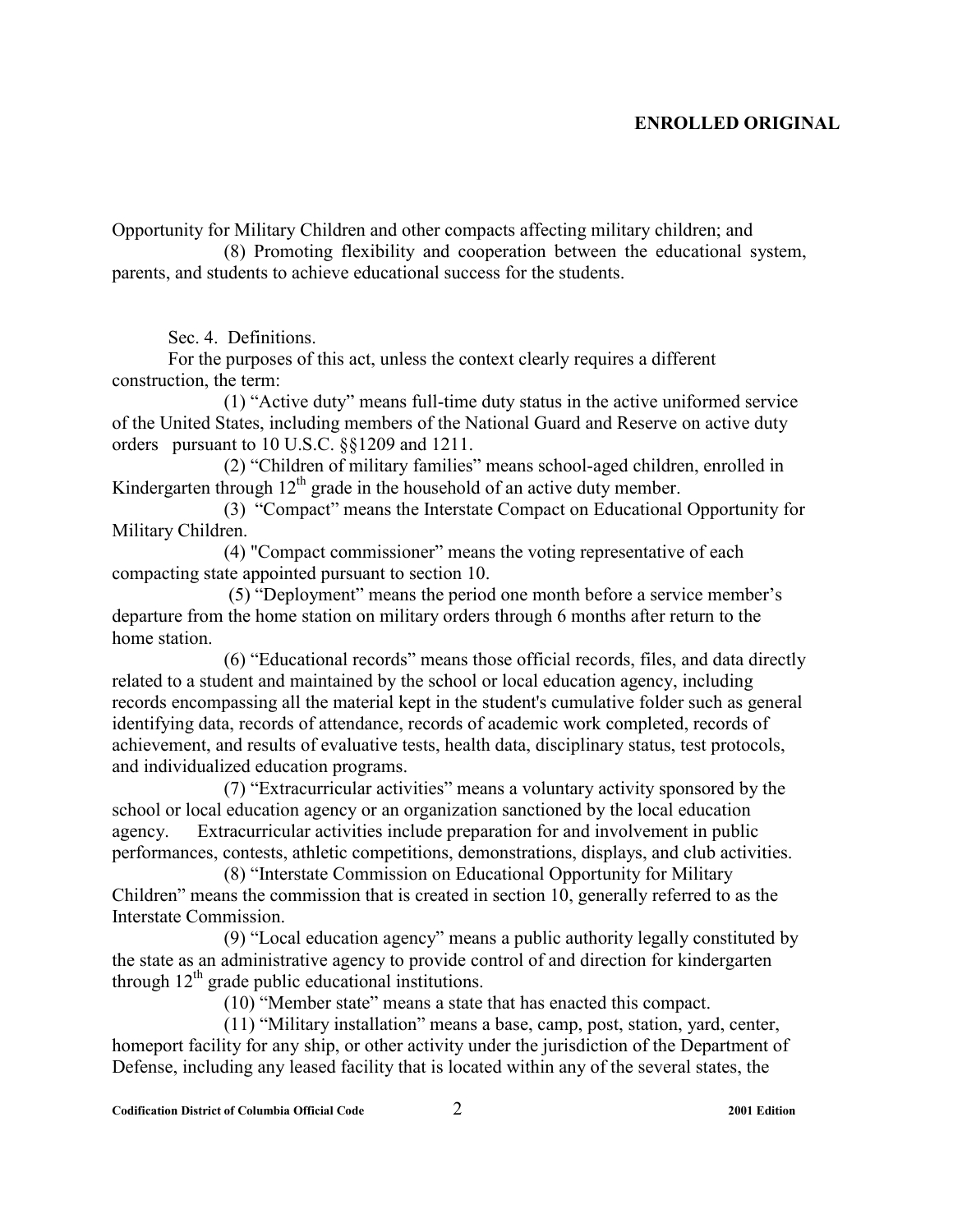District of Columbia, the Commonwealth of Puerto Rico, the U.S. Virgin Islands, Guam, American Samoa, the Northern Marianas Islands, and any other U.S. Territory. The term does not include any facility used primarily for civil works, river and harbor projects, or flood-control projects.

(12) "Non-member state" means a state that has not enacted this compact.

 (13) "Receiving state" means the state to which a child of a military family is sent, brought, or caused to be sent or brought.

(14) "Rule" means a written statement by the Interstate Commission promulgated pursuant to section 13 that is of general applicability and implements, interprets, or prescribes a policy or provision of the compact, or an organizational, procedural, or practice requirement of the Interstate Commission, and has the force and effect of statutory law in a member state, and includes the amendment, repeal, or suspension of an existing rule.

(15) "Sending state" means the state from which a child of a military family is sent, brought, or caused to be sent or brought.

(16) "State" means a state of the United States, the District of Columbia, the Commonwealth of Puerto Rico, the U.S. Virgin Islands, Guam, American Samoa, the Northern Marianas Islands, and any other U.S. Territory.

(17) "State Council" means the District of Columbia Educational Opportunity for Military Children State Council established in section 21.

(18) "Student" means the child of a military family for whom the local education agency receives public funding and who is formally enrolled in a grade from kindergarten through  $12<sup>th</sup>$  grade.

(19) "Transition" means:

(A) The formal and physical process of transferring from school to

school; or

 (B) The period of time in which a student moves from one school in the sending state to another school in the receiving state.

(20) "Uniformed services" means the Army, Navy, Air Force, Marine Corps, and Coast Guard, as well as the Commissioned Corps of the National Oceanic and Atmospheric Administration, and Public Health Services.

(21) "Veteran" means a person who served in the uniformed services and who was discharged or released under conditions other than dishonorable.

Sec. 5. Applicability.

(a) Except as otherwise provided in subsection (b) of this section, this compact shall apply to the children of:

(1) Active duty members of the uniformed services;

 (2) Members or veterans of the uniformed services who are severely injured and medically discharged or retired for a period of one year after medical discharge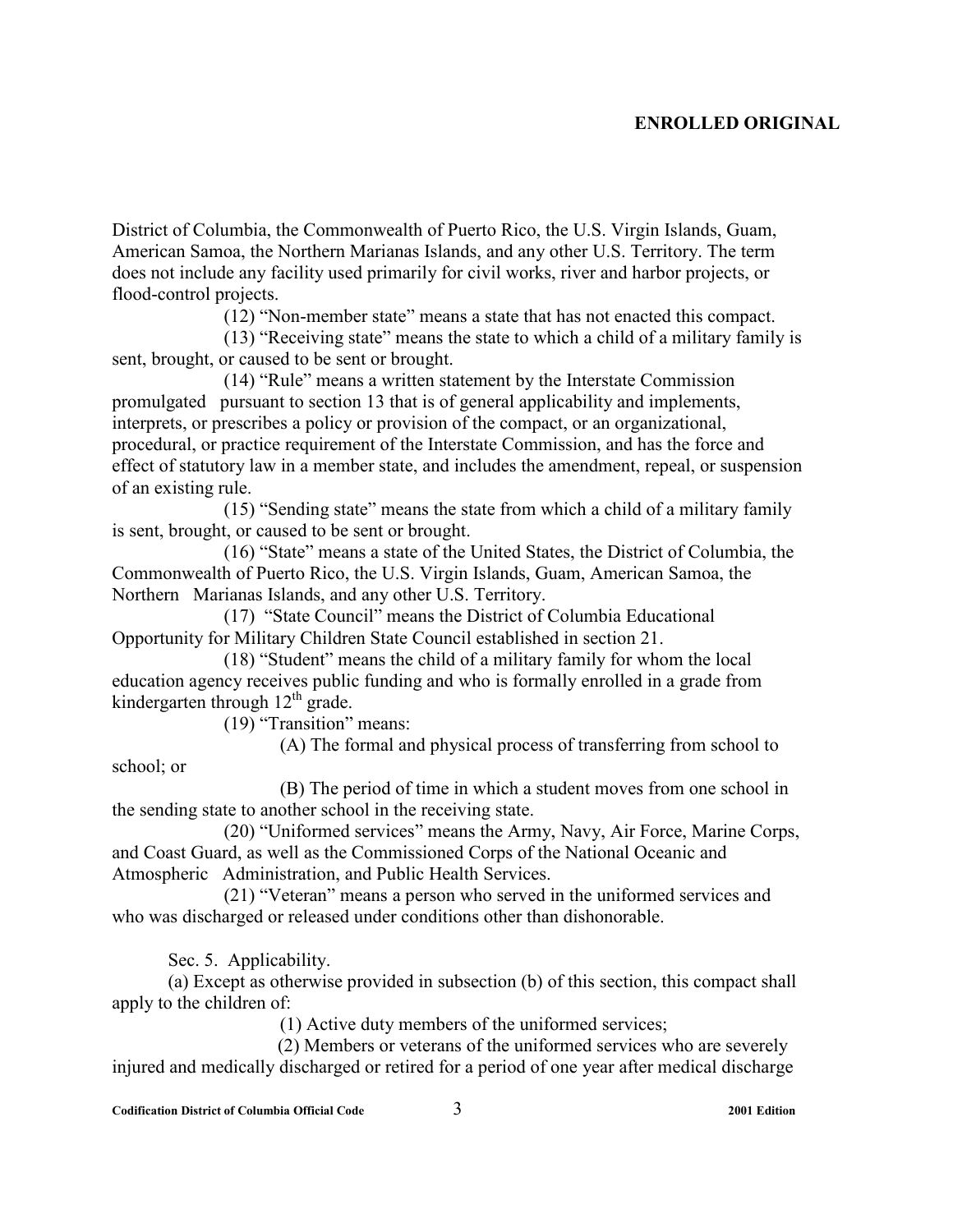or retirement; and

(3) Members of the uniformed services who have died on active duty or as a result of injuries sustained on active duty for a period of one year after death.

(b) The provisions of this compact shall only apply to local education agencies as defined in this compact.

(c) The provisions of this compact shall not apply to the children of:

(1) Inactive members of the National Guard and military reserves;

 (2) Members of the uniformed services now retired, except as provided in subsection (a) of this section;

 (3) Veterans of the uniformed services, except as provided in subsection (a) of this section; or

 (4) Other U.S. Department of Defense personnel and other federal agency civilian and contract employees not defined as active duty members of the uniformed services.

Sec. 6. Educational records and enrollment.

(a) If official educational records cannot be released to the parents of a student for the purpose of transfer, the custodian of the records in the sending state shall prepare and furnish to the parent a complete set of unofficial educational records containing uniform information as determined by the Interstate Commission. Upon receipt of the unofficial educational records by a school in the receiving state, the school shall enroll and appropriately place the student based on the information provided in the unofficial records, pending validation by the official records, as quickly as possible.

(b) Simultaneous with the enrollment and conditional placement of the student, the school in the receiving state shall request the student's official educational record from the school in the sending state. Upon receipt of this request, the school in the sending state will process and furnish the official educational record to the school in the receiving state within 10 days or within such time as is reasonably established under the rules promulgated by the Interstate Commission.

(c) Compacting states shall give students 30 days from the date of enrollment, or such time as is reasonably established under the rules promulgated by the Interstate Commission, to obtain any immunizations required by the receiving state. For a series of immunizations, initial vaccinations must be obtained within 30 days, or within such time as is reasonably established under the rules promulgated by the Interstate Commission.

(d) Students shall be allowed to continue their enrollment at the grade level in the receiving state commensurate with their grade level (including kindergarten) from a local education agency in the sending state at the time of transition, regardless of age. A student that has satisfactorily completed the prerequisite grade level in the local education agency in the sending state shall be eligible for enrollment in the next highest grade level in the receiving state, regardless of age. A student transferring after the start of the school year in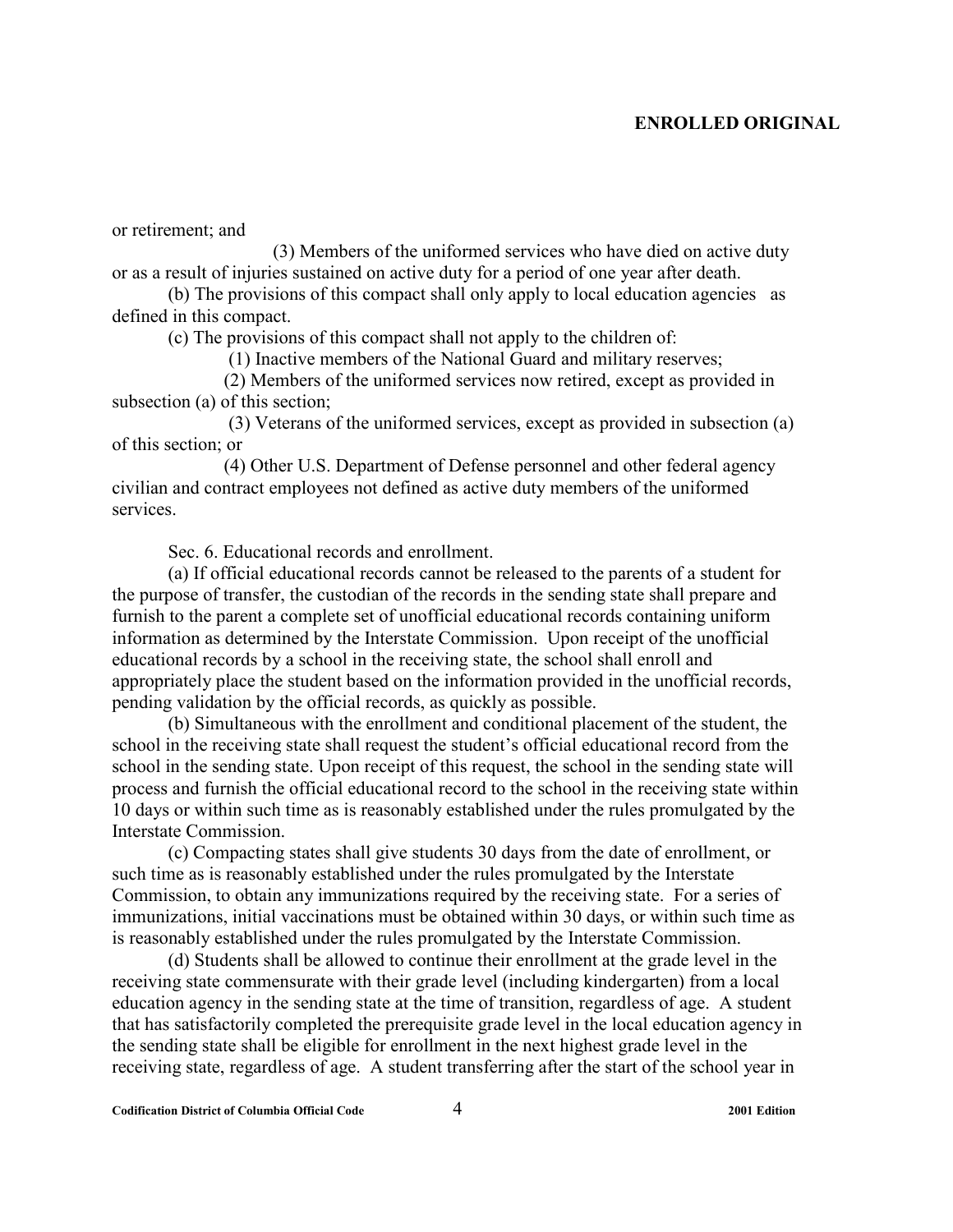the receiving state shall enter the school in the receiving state on his or her validated level from an accredited school in the sending state.

Sec. 7. Placement and attendance.

(a)(1) When a student transfers before or during the school year, the receiving state school shall initially honor placement of the student in educational courses based on the student's enrollment in the sending state school and educational assessments conducted at the school in the sending state if the courses are offered. Course placement includes Honors, International Baccalaureate, Advanced Placement, vocational, and technical and careerpathways courses. (2) Continuing the student's academic program from the previous school and promoting placement in academically and career challenging courses should be paramount when considering placement. This does not preclude the school in the receiving state from performing subsequent evaluations to ensure appropriate placement and continued enrollment of the student in a course.

(b) The receiving state school shall initially honor placement of the student in educational programs based on current educational assessments conducted at the school in the sending state or participation or placement in like programs in the sending state. Such programs include gifted and talented programs and English-as-a-second-language programs. This does not preclude the school in the receiving state from performing subsequent evaluations to ensure appropriate placement of the student.

(c)(1) In compliance with the federal requirements of the Individuals with Disabilities Education Improvement Act, approved December 3, 2004 (118 Stat. 2647; 20 U.S.C. §1400 *et seq.*), the receiving state shall initially provide comparable services to a student with disabilities based on his or her current Individualized Education Program; and

(2) In compliance with the requirements of section 504 of the Rehabilitation Act of 1973, approved September 26, 1973 (87 Stat. 394; 29 U.S.C. § 794), and with Title II of the Americans with Disabilities Act of 1990, approved July 26, 1990 (104 Stat. 327; 42 U.S.C. §§ 12131-12165), the receiving state shall make reasonable accommodations and modifications to address the needs of incoming students with disabilities, subject to an existing 504 or Title II plan, to provide the student with equal access to education. This requirement does not preclude the school in the receiving state from performing subsequent evaluations to ensure appropriate placement of the student.

(d) Local education agency administrative officials shall have flexibility in waiving course and program prerequisitesand other preconditions for placement in courses and programs offered under the jurisdiction of the local education agency.

(e) A student whose parent, or legal guardian, is an active duty member of the uniformed services, as defined by the compact, and has been called to duty for, is on leave from, or immediately returned from deployment to a combat zone or combat-support posting shall be granted additional excused absences at the discretion of the local education agency to visit with his or her parent or legal guardian based on the leave or deployment of the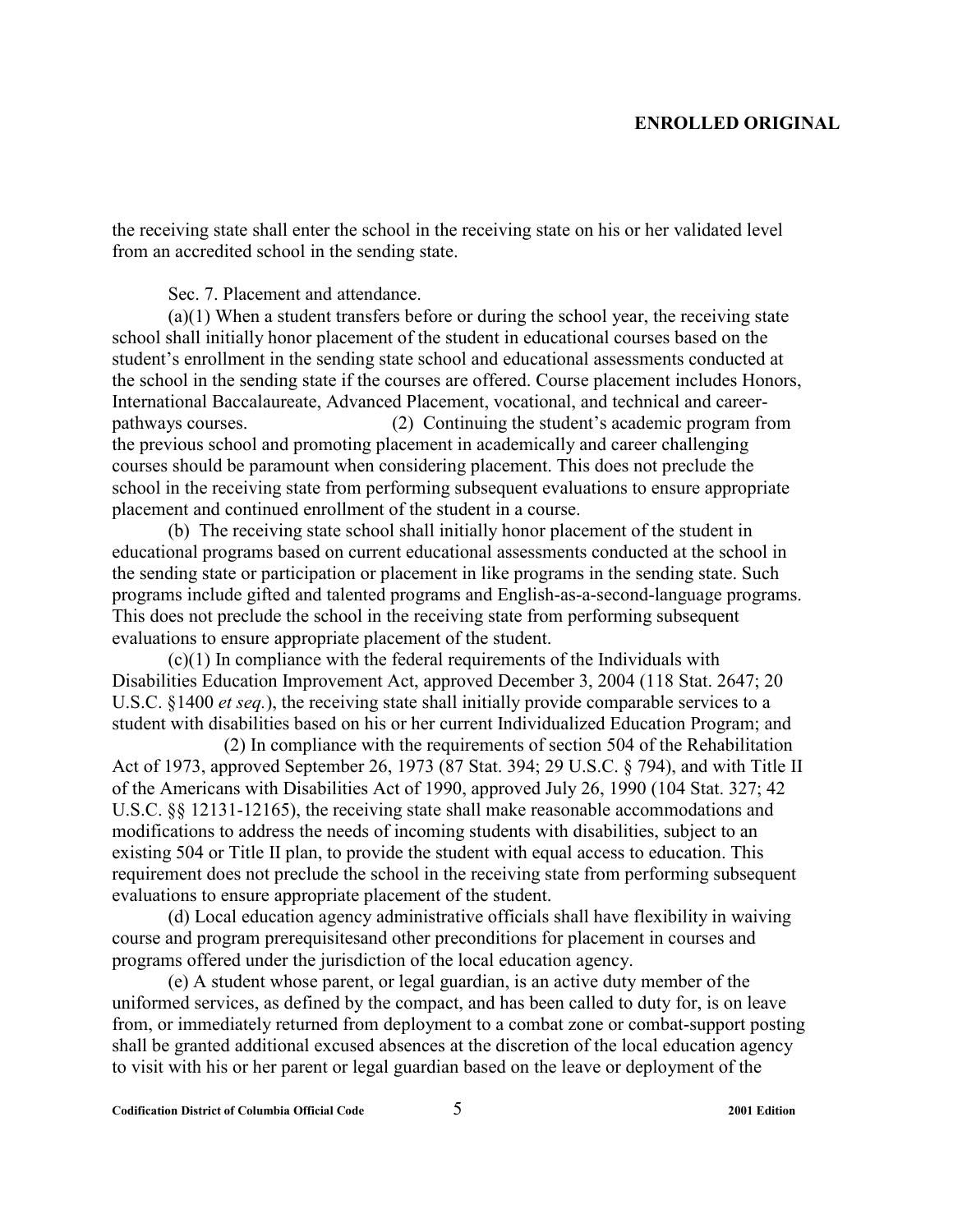parent or guardian.

Sec. 8. Eligibility for enrollment.

(a) Special power of attorney, relative to the guardianship of a child of a military family and executed under applicable law shall be sufficient for the purposes of enrollment and all other actions requiring parental participation and consent.

(b) A local education agency shall be prohibited from charging local tuition to a transitioning student placed in the care of a non-custodial parent or other person standing in *loco parentis* who lives in a jurisdiction other than that of the custodial parent.

(c) A transitioning student placed in the care of a noncustodial parent or other person standing in *loco parentis* who lives in a jurisdiction other than that of the custodial parent may continue to attend the school in which he or she was enrolled while residing with the custodial parent.

(d) State and local education agencies shall facilitate the opportunity for transitioning military children's inclusion in extracurricular activities, regardless of application deadlines, to the extent they are otherwise qualified to be included.

Sec. 9. Graduation.

(a) To facilitate the on-time graduation of children of military families, states and local education agencies shall adopt the following procedures:

(1) Local education agency administrative officials shall waive specific courses required for graduation if similar course work has been satisfactorily completed in another local education agency or shall provide reasonable justification for the denial of a waiver. If a waiver is not granted to a student who would qualify to graduate from the sending school, the local education agency shall provide an alternative means for the student to acquire the required coursework so that his or her graduation may occur on time.

(2) States shall accept:

(A) Exit or end-of-course exams required for graduation from the

sending state;

(B) National norm referenced achievement tests; or

 (C) Alternative testing, in lieu of testing requirements for graduation in the receiving state. If the above-referenced alternatives cannot be accommodated by the receiving state for a student transferring in his or her senior year, then the provisions of subsection (b) of this section shall apply.

(b) Should a military student transferring at the beginning or during his or her senior year be ineligible to graduate from the receiving local education agency after all alternatives have been considered, the sending and receiving local education agencies shall ensure the receipt of a diploma from the sending local education agency if the student meets the graduation requirements of the sending local education agency. If one of the states in question is not a member of this compact, the member state shall use its best efforts to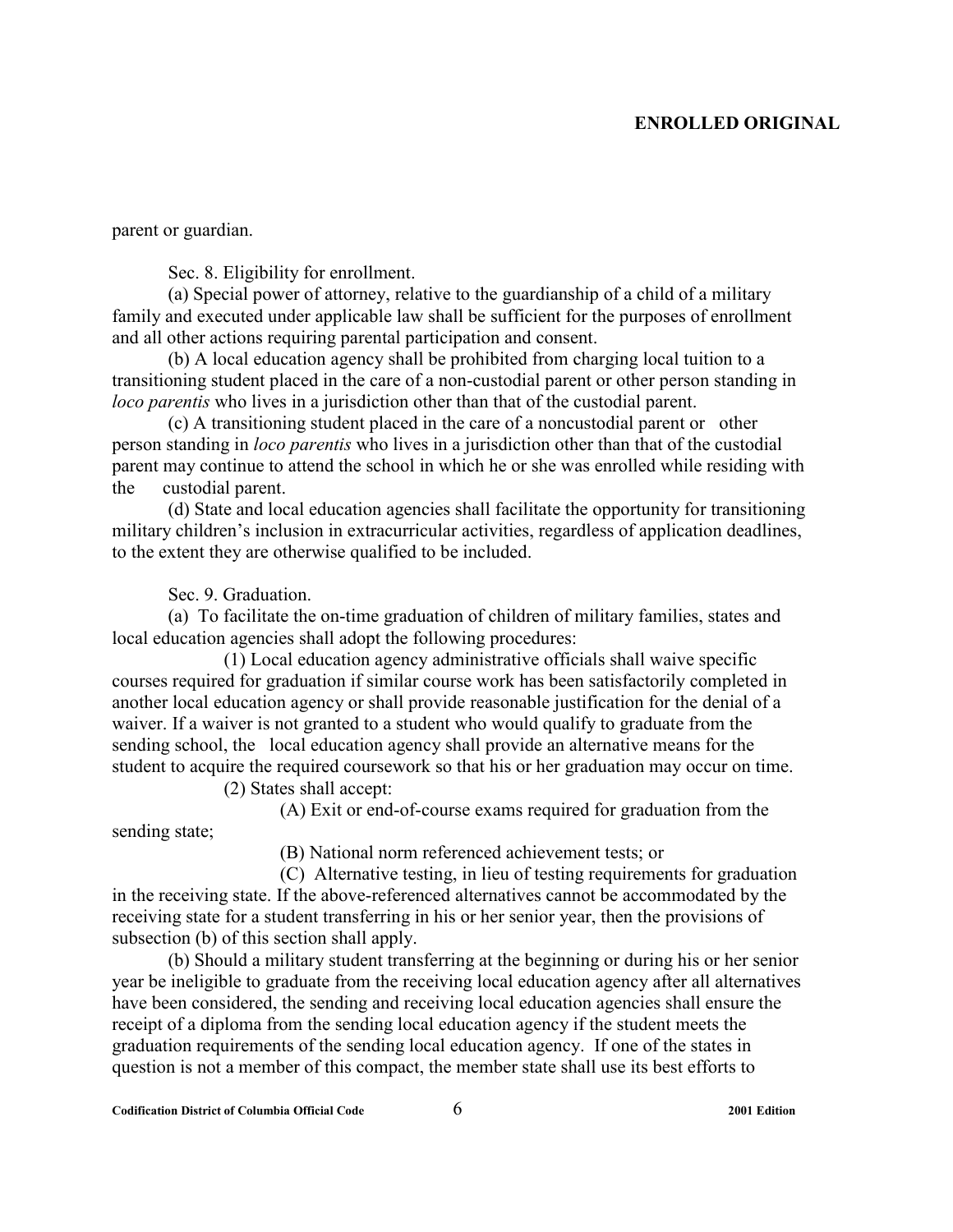facilitate the on-time graduation of the student in accordance with subsection (a) of this section.

Sec. 10. Interstate Commission on Educational Opportunity for Military Children.

(a) The member states hereby create the Interstate Commission on Educational Opportunity for Military Children. The activities of the Interstate Commission are the formation of public policy and are a discretionary state function.

(b) The Interstate Commission shall:

(1) Be a body corporate and joint agency of the member states and shall have all the responsibilities, powers, and duties set forth in this act, and such additional powers as may be conferred upon it by a subsequent concurrent action of the respective legislatures of the member states in accordance with the terms of this compact;

(2) Consist of one Interstate Commission voting representative from each member state who shall be that state's compact commissioner;

 (3) Consist of ex-officio, non-voting representatives who are members of interested organizations, which, as defined in the bylaws, may include members of:

(A) The representative organizations of military family advocates;

(B) Local education agency officials;

(C) Parent and teacher groups;

(D) The U.S. Department of Defense;

(E) The Education Commission of the States;

(F) The Interstate Agreement on Qualification of Educational

Personnel; and

(G) Other interstate compacts affecting the education of children of military members;

(4) Meet at least once each calendar year; provided, that chairperson may call additional meetings and, upon the request of a simple majority of the member states, shall call additional meetings;

 (5) Establish an executive committee, which shall have the power to act on behalf of the Interstate Commission, with the exception of rulemaking, during periods when the Interstate Commission is not in session and whose members shall:

 (A) Include the officers of the Interstate Commission, and such other members of the Interstate Commission as determined by the bylaws, and a delegate of the U.S. Department of Defense, who shall serve as an ex-officio, nonvoting member;

(B) Serve a one-year term and be entitled to one vote each;

and (C) Oversee the day-to-day activities of the administration of the compact, including enforcement and compliance with the provisions of the compact, its bylaws and rules, and other such duties as considered necessary; (6) Establish bylaws and rules that provide for conditions and procedures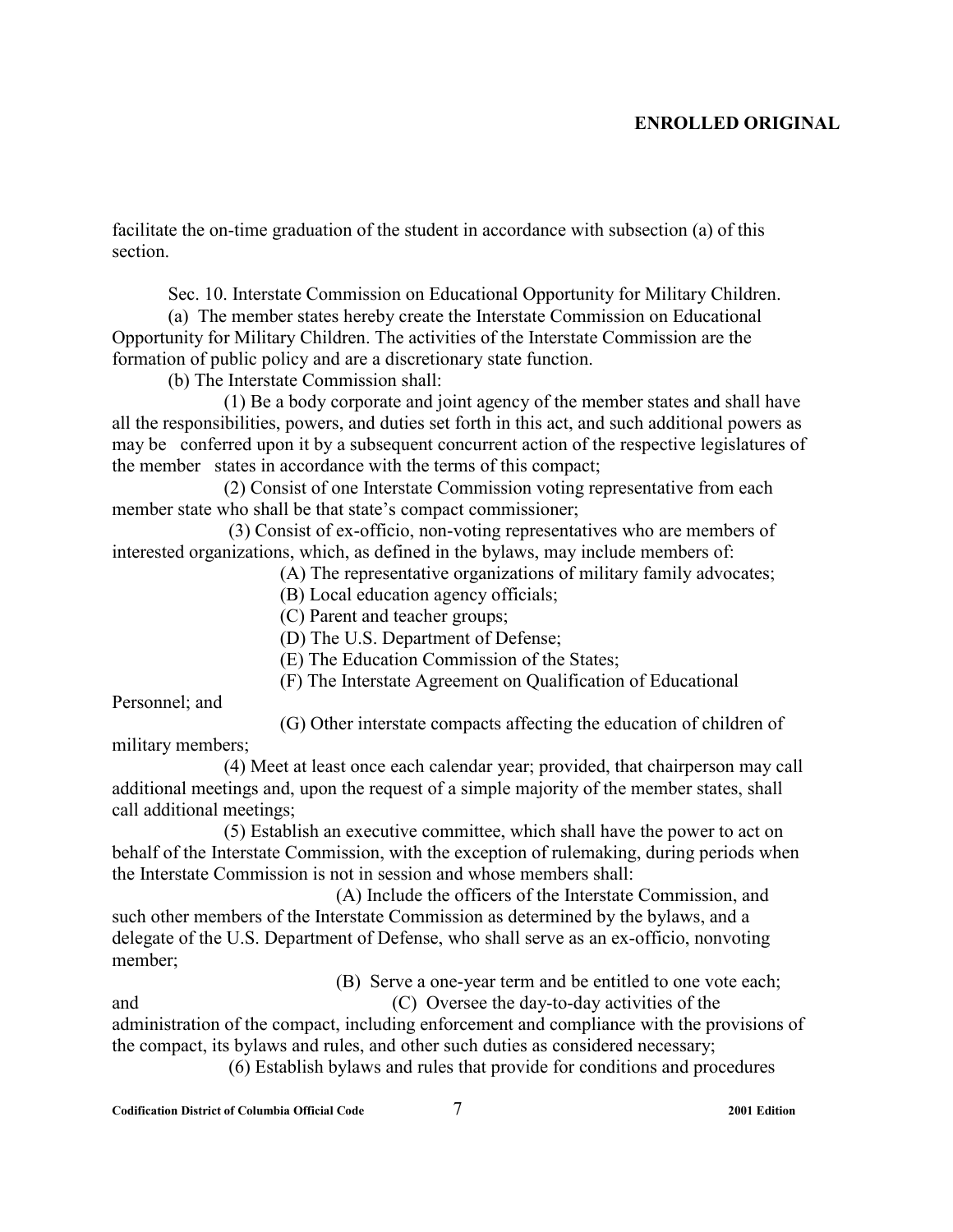under which the Interstate Commission shall make its information and official records available to the public for inspection or copying; provided, that it may exempt from disclosure, information or official records to the extent they would adversely affect personal privacy rights or proprietary interests.

(7) Give public notice of all meetings and conduct all meetings open to the public, except as set forth in the rules or as otherwise provided in the compact; provided, that the Interstate Commission and its committees may close a meeting, or a portion thereof, when it determines by two-thirds vote that an open meeting would be likely to:

 (A) Relate solely to the Interstate Commission's internal personnel practices and procedures;

 (B) Disclose matters specifically exempted from disclosure by federal and state statute;

 (C) Disclose trade secrets or commercial or financial information that is privileged or confidential;

 (D) Involve accusing a person of a crime or formally censuring a person;

 (E) Disclose information of a personal nature where disclosure would constitute a clearly unwarranted invasion of personal privacy;

(F) Disclose investigative records compiled for law enforcement

 (G) Specifically relate to the Interstate Commission's participation in a civil action or other legal proceeding;

(8) Cause its legal counsel, or designee, to certify that a meeting may be closed and shall reference each relevant exemptible provision for any meeting, or portion of a meeting, that is closed pursuant to this provision;

(9) Keep minutes that shall fully and clearly describe all matters discussed in the meeting and shall provide a full and accurate summary of actions taken, and the reasons for those actions, including a description of the views expressed, the record of a roll-call vote, and the identification of all documents considered in connection with an action; provided, that all minutes and documents of a closed meeting shall remain under seal, subject to release by a majority vote of the Interstate Commission;

(10) Collect standardized data concerning the educational transition of the children of military families under this compact as directed through its rules, which shall specify the data to be collected, the means of collection, and data exchange and reporting requirements;provided, that the methods of data collection, exchange, and reporting shall, in so far as is reasonably possible, conform to current technology and be in coordination its information functions with the appropriate custodian of records as identified in the bylaws and rules; and

(11) Create a process that permits military officials, education officials, and parents to inform the Interstate Commission if and when there are alleged violations of the

purposes; or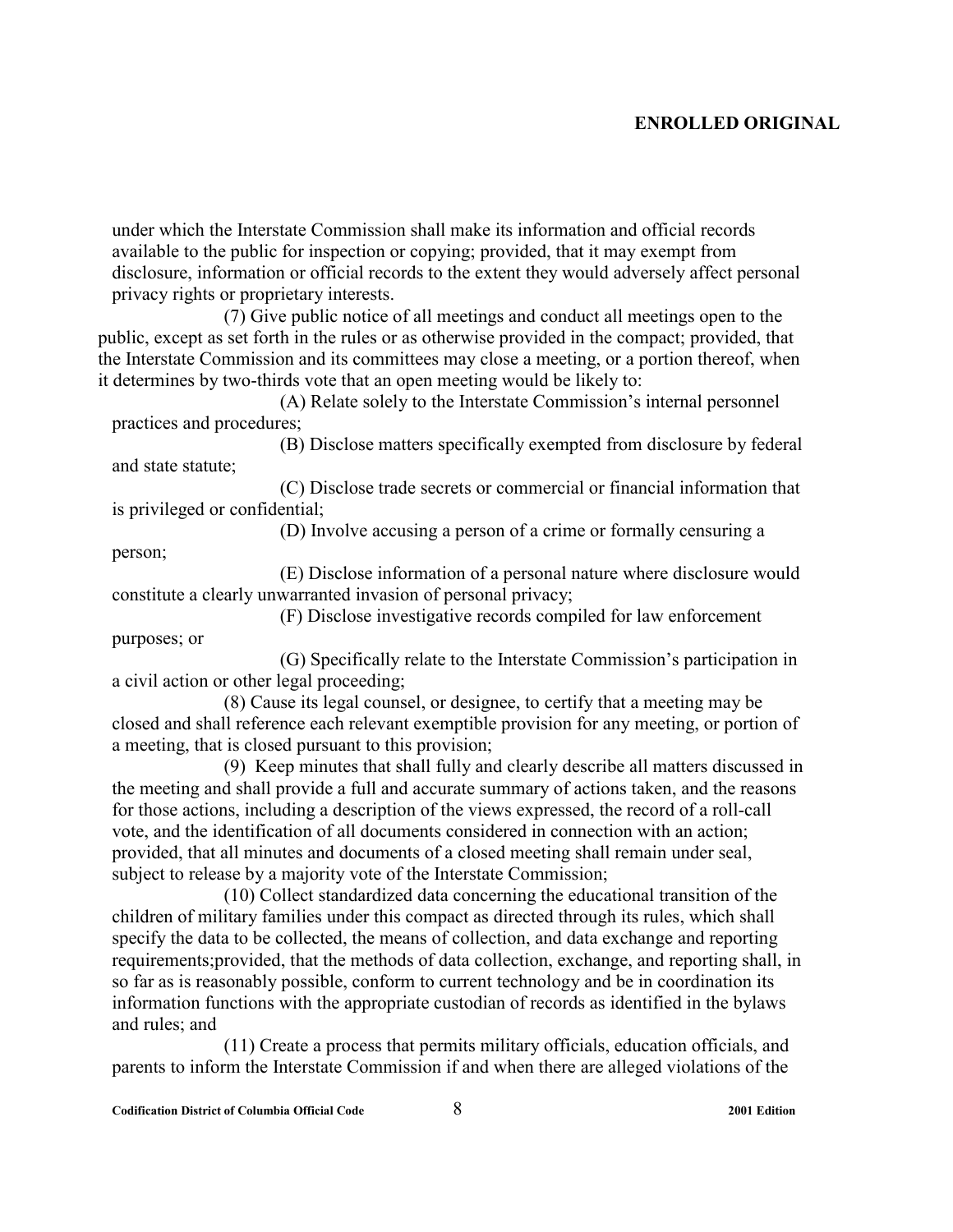compact or its rules or when issues subject to the jurisdiction of the compact or its rules are not addressed by the state or local education agency.

(c)(1) Each member state represented at a meeting of the Interstate Commission is entitled to one vote.

 (2) A majority of the total member states shall constitute a quorum for the transaction of business, unless a larger quorum is required by the bylaws of the Interstate **Commission** 

 (3) A representative shall not delegate a vote to another member state. If the compact commissioner is unable to attend a meeting of the Interstate Commission, the Mayor or the Council of the District of Columbia may delegate voting authority to another person from the District of Columbia for a specified meeting.

 (4) The bylaws may provide for meetings of the Interstate Commission to be conducted by telecommunication or electronic communication.

(d) This section shall not be construed to create a private right of action against the Interstate Commission or any member state.

Sec. 11. Powers and duties of the Interstate Commission.

The Interstate Commission shall have the power to:

(1) Provide for dispute resolution among member states;

(2) Promulgate rules and take all necessary actions to effect its goals, purposes, and obligations as enumerated in this compact; which rules shall have the force and effect of statutory law and shall be binding in the compact states to the extent and in the manner provided in this compact;

(3) Issue, upon request of a member state, advisory opinions concerning the meaning or interpretation of the compact, its bylaws, rules, or actions;

(4) Enforce compliance with the compact provisions, the rules promulgated by the Interstate Commission, and the bylaws using all necessary and proper means, including the use of the judicial process;

(5) Establish and maintain offices, which shall be located within one or more of the member states;

(6) Purchase and maintain insurance and bonds;

(7) Borrow, accept, hire, or contract for services of personnel;

(8) Establish and appoint committees, including the executive committee required by section 10(b)(5), which shall have the power to act on behalf of the Interstate Commission in carrying out its powers and duties;

(9) Elect or appoint officers, attorneys, employees, agents, or consultants, and to fix their compensation, define their duties, and determine their qualifications, and to establish the Interstate Commission's personnel policies and programs relating to conflicts of interest, rates of compensation, and qualifications of personnel;

(10) Accept any and all donations and grants of money, equipment, supplies,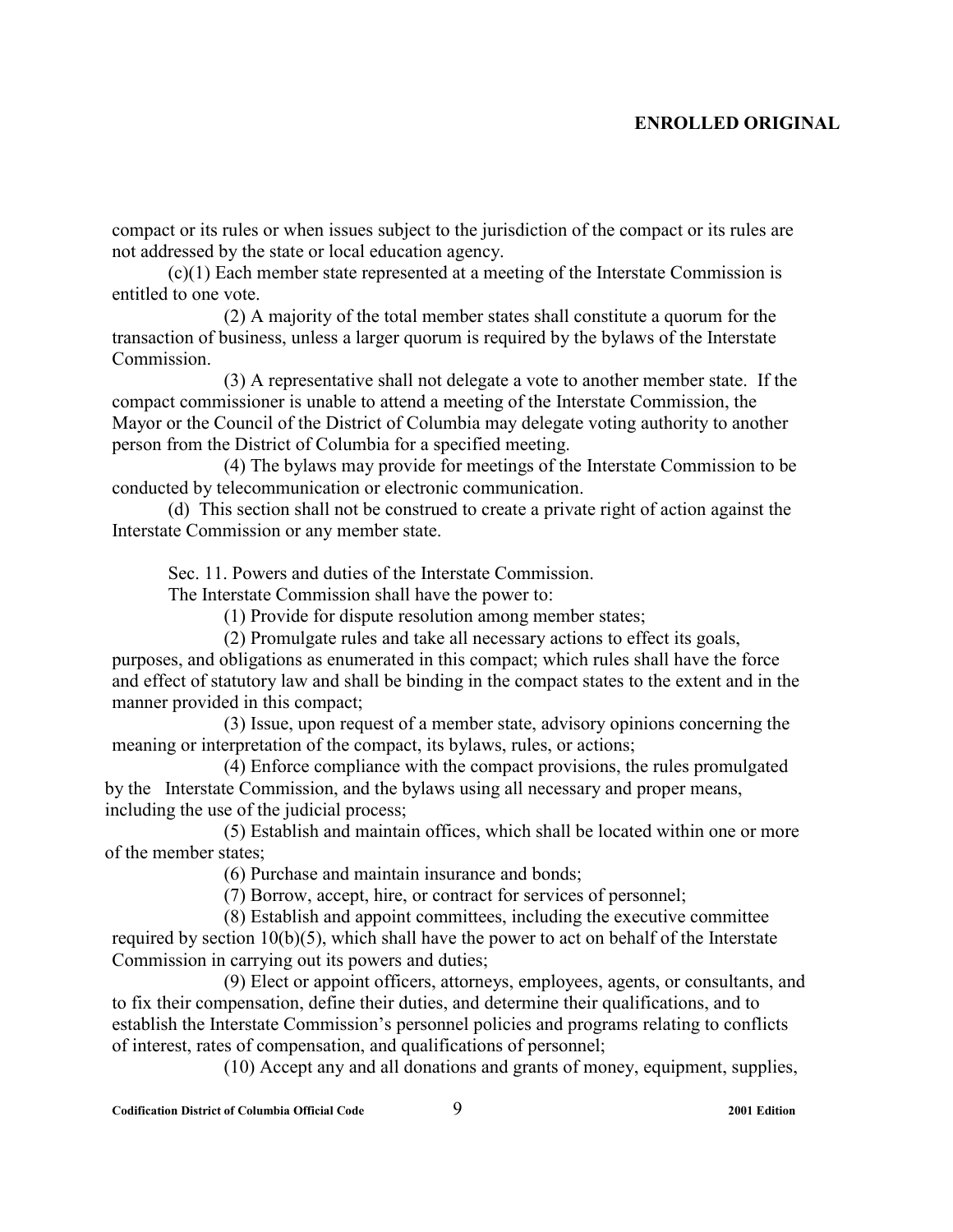materials, and services, and to receive, utilize, and dispose of the same;

(11) Lease, purchase, accept contributions or donations of, or otherwise to own, hold, improve, or use any property, real, personal, or mixed;

(12) Sell, convey, mortgage, pledge, lease, exchange, abandon, or otherwise dispose of any property, real, personal, or mixed;

(13) Establish a budget and make expenditures;

(14) Adopt a seal and bylaws governing the management and operation of the Interstate Commission;

 (15) Report annually to the legislatures, governors, the Mayor of the District of Columbia, judiciary, and state councils of the member states concerning the activities of the Interstate Commission during the preceding year, including any recommendations that may have been adopted by the Interstate Commission;

(16) Coordinate education, training, and public awareness regarding the compact, its implementation, and operation for officials and parents involved in compact activities;

(17) Establish uniform standards for the reporting, collecting, and exchanging

(18) Maintain corporate books and records in accordance with the bylaws;

(19) Perform such functions as may be necessary or appropriate to achieve the purposes of this compact; and

(20) Provide for the uniform collection and sharing of information between and among member states and the schools and military families affected under this compact.

Sec. 12. Organization and operation of the Interstate Commission.

(a) The Interstate Commission shall, by a majority of the members present and voting, within 12 months after the first Interstate Commission meeting, adopt bylaws to govern its conduct as may be necessary or appropriate to carry out the purposes of the compact, including:

(1) Establishing the fiscal year of the Interstate Commission;

(2) Establishing an executive committee, and such other committees as may be necessary;

(3) Providing for the establishment of committees and for governing any general or specific delegation of authority or function of the Interstate Commission;

(4) Providing reasonable procedures for calling and conducting meetings of the Interstate Commission, and ensuring reasonable notice of each such meeting;

(5) Establishing the titles and responsibilities of the officers and staff of the Interstate Commission;

(6) Providing a mechanism for concluding the operations of the Interstate Commission and the return of surplus funds that may exist upon the termination of the compact after the payment of, and the reservation of funds for payment of, all of its debts

of data;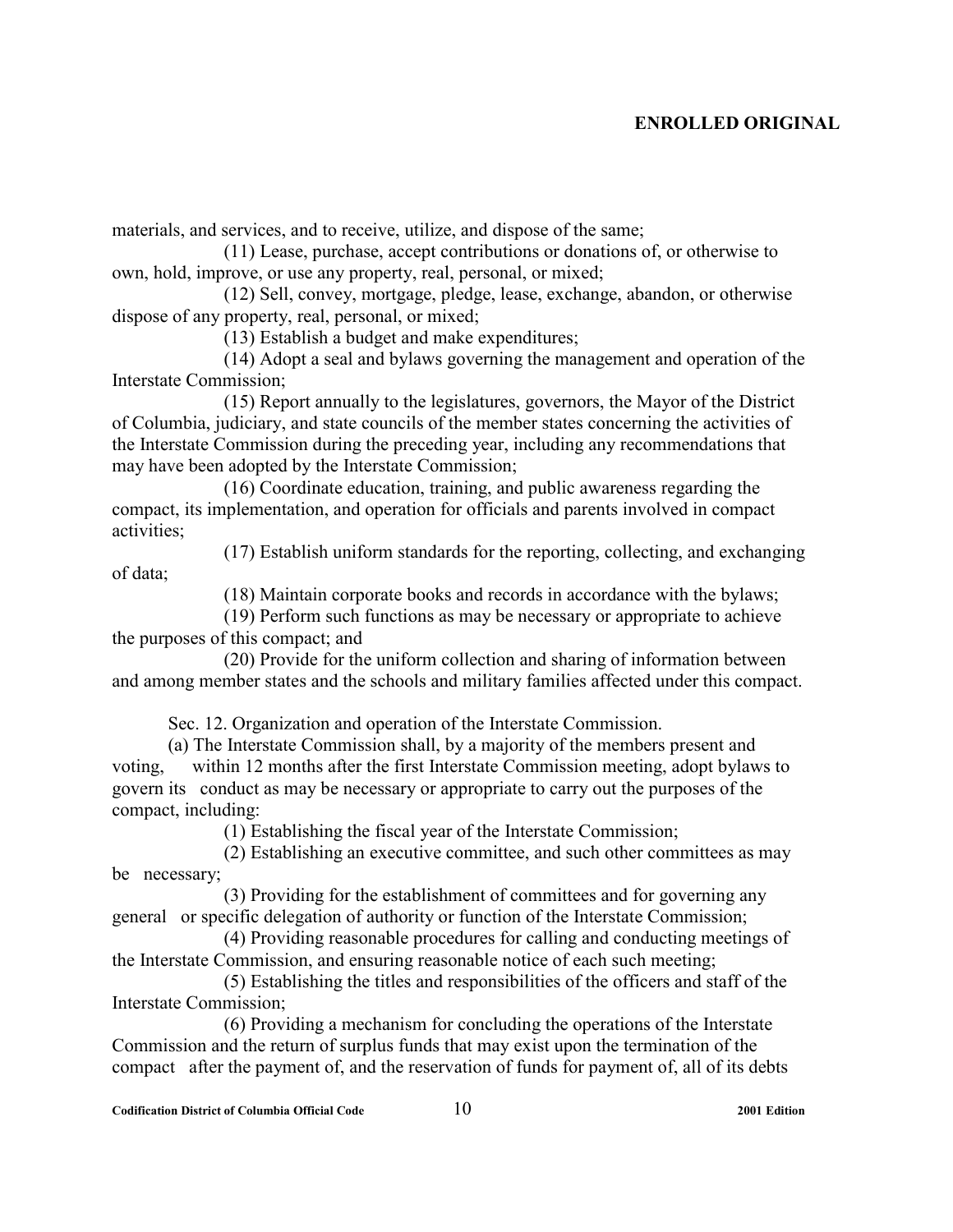and obligations; and

(7) Providing start-up rules for the initial administration of the compact. (b) The Interstate Commission shall, by a majority of the members, elect annually from among its members a chairperson, a vice-chairperson, and a treasurer, each of whom shall have such authority and duties as may be specified in the bylaws. The chairperson or, in the chairperson's absence or disability, the vice-chairperson, shall preside at all meetings of the Interstate Commission.

(c) The officers elected pursuant to subsection (b) of this section shall serve without compensation or remuneration from the Interstate Commission; provided, that, subject to the availability of budgeted funds, the officers shall be reimbursed for ordinary and necessary costs and expenses incurred in the performance of their responsibilities as officers of the Interstate Commission.

(d)(1) The executive committee shall have such authority and duties as may be set forth in the bylaws, which shall include:

(A) Managing the affairs of the Interstate Commission in a manner consistent with the bylaws and purposes of the Interstate Commission;

(B) Overseeing an organizational structure and appropriate procedures for the Interstate Commission to provide for the creation of rules, operating procedures, and administrative and technical support functions; and

(C) Planning, implementing, and coordinating communications and activities with other state, federal, and local government organizations to advance the goals of the Interstate Commission.

(2) The executive committee may, subject to the approval of the Interstate Commission, appoint or retain an executive director for such period, upon such terms and conditions, and for such compensation as the Interstate Commission considers appropriate.

(3) The executive director shall serve as secretary to the Interstate Commission, but shall not be a member of the Interstate Commission.

(4) The executive director shall hire and supervise such other persons as may be authorized by the Interstate Commission.

(e) The Interstate Commission's executive director and its employees shall be immune from suit and liability, either personally or in their official capacity, for a claim for damage to or loss of property or personal injury or other civil liability caused or arising out of or relating to an actual or alleged act, error, or omission that occurred, or that such person had a reasonable basis for believing occurred, within the scope of Interstate Commission employment, duties, or responsibilities; provided, that such person shall not be protected from suit or liability for damage, loss, injury, or liability caused by the intentional or willful and wanton misconduct of such person.

(f)(1) The liability of the Interstate Commission's executive director and its employees or Interstate Commission representatives, acting within the scope of their employment or duties for acts, errors, or omissions occurring within such person's state may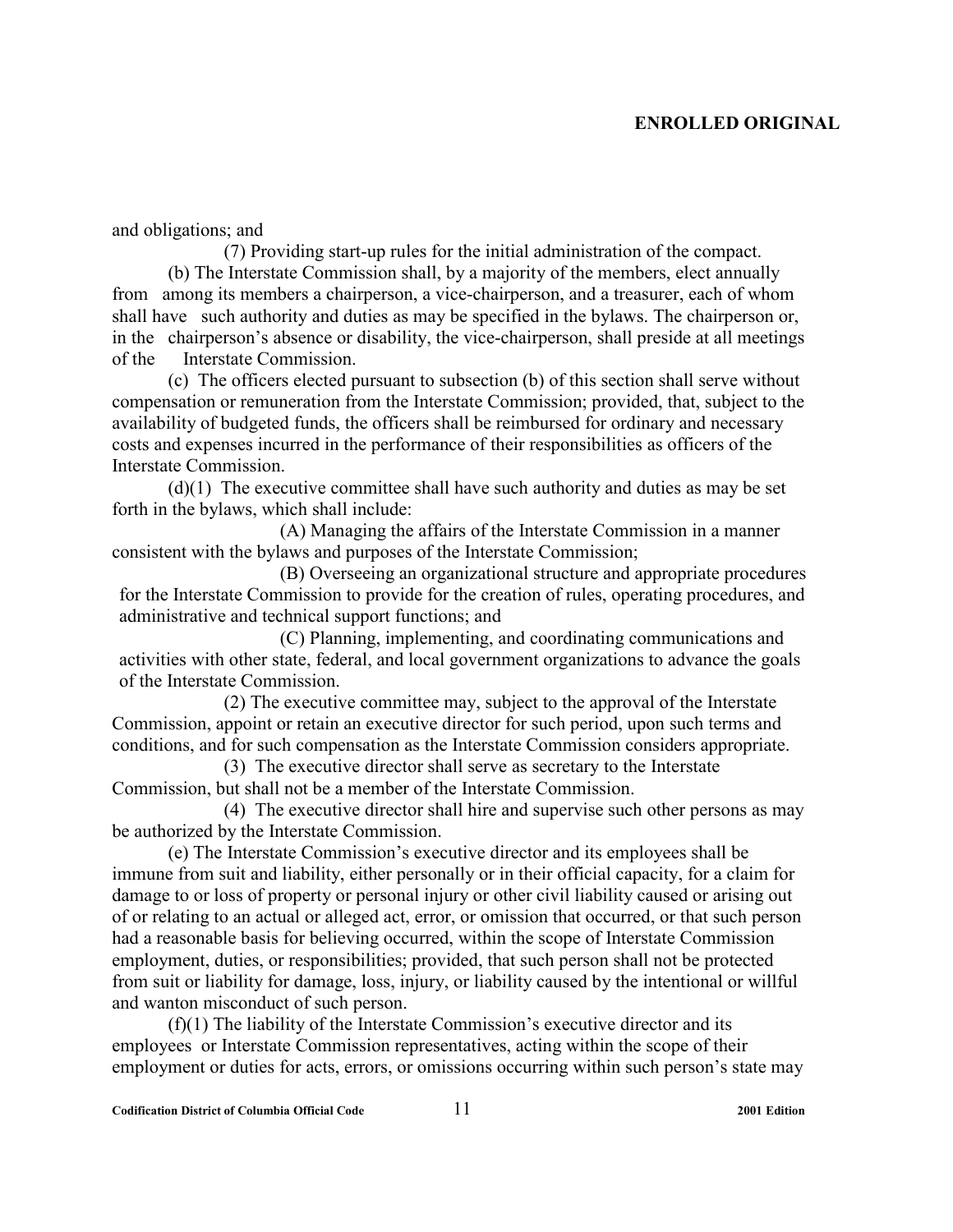not exceed the limits of liability set forth under the laws of that state for state officials, employees, and agents. The Interstate Commission is considered to be an instrumentality of the states for the purposes of any such action.

 (2) Nothing in this subsection shall be construed to protect such person from suit or liability for damage, loss, injury, or liability caused by the intentional or willful and wanton misconduct of such person.

(g) The Interstate Commission shall defend the executive director and its employees, and, subject to the approval of the Attorney General or other appropriate legal counsel of the member state represented by an Interstate Commission representative, such Interstate Commission representative in any civil action seeking to impose liability arising out of an actual or alleged act, error, or omission that occurred within the scope of Interstate Commission employment, duties, or responsibilities, or that the defendant had a reasonable basis for believing occurred within the scope of Interstate Commission employment, duties, or responsibilities; provided, that the actual or alleged act, error, or omission did not result from intentional or willful and wanton misconduct on the part of such person.

(h) To the extent not covered by the state involved, member state, or the Interstate Commission, the representatives or employees of the Interstate Commission shall be held harmless in the amount of a settlement or judgment, including attorney's fees and costs, obtained against such persons arising out of an actual or alleged act, error, or omission that occurred within the scope of Interstate Commission employment, duties, or responsibilities, or that such persons had a reasonable basis for believing occurred within the scope of Interstate Commission employment, duties, or responsibilities; provided, that the actual or alleged act, error, or omission did not result from intentional or willful and wanton misconduct on the part of such persons.

Sec. 13. Rulemaking functions of the Interstate Commission.

(a) The Interstate Commission shall promulgate reasonable rules to effectively and efficiently achieve the purposes of this compact. Notwithstanding the foregoing, if the Interstate Commission exercises its rulemaking authority in a manner that is beyond the scope of the purposes of this act or the powers granted pursuant to this act, then such exercise by the Interstate Commission shall be invalid and have no force or effect.

(b) Rules shall be made pursuant to a rulemaking process that substantially conforms to the Model State Administrative Procedure Act (1981), Uniform Laws Annotated, Vol. 15, p.1 (2000), as amended, as may be appropriate to the operations of the Interstate Commission.

(c) Not later than 30 days after a rule is promulgated, any person may file a petition for judicial review of the rule; provided, that the filing of such a petition shall not stay or otherwise prevent the rule from becoming effective unless the court finds that the petitioner has a substantial likelihood of success. The court shall give deference to the actions of the Interstate Commission consistent with applicable law and shall not find the rule to be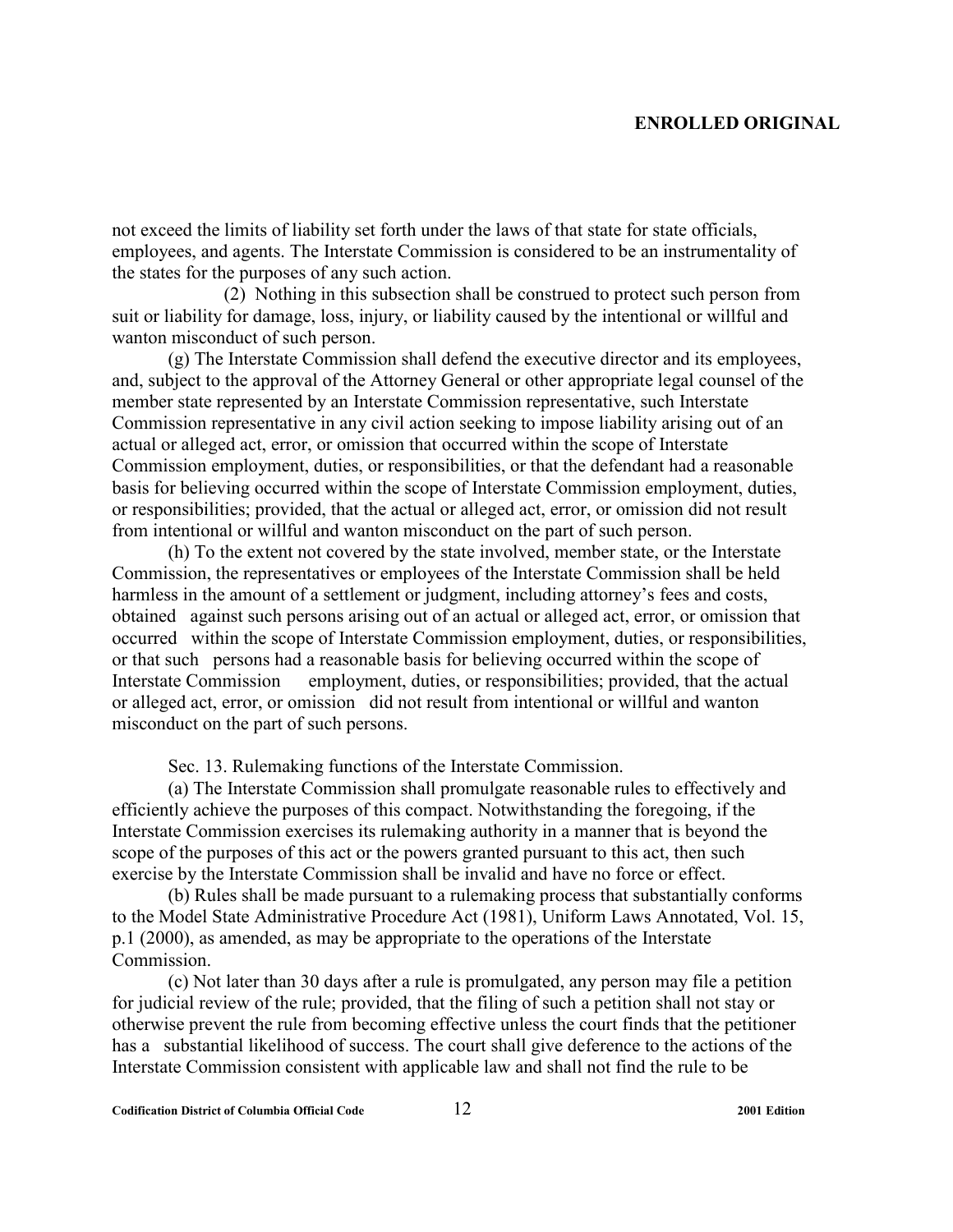unlawful if the rule represents a reasonable exercise of the Interstate Commission's authority.

(d) If a majority of the legislatures of the compacting states rejects a rule by enactment of a statute or resolution in the same manner used to adopt the compact, then such rule shall have no further force and effect in any compacting state.

Sec. 14. Oversight, enforcement, and dispute resolution.

(a)(1) The executive, legislative, and judicial branches of state government in each member state shall enforce this compact and shall take all actions necessary and appropriate to effectuate the compact's purposes and intent. The provisions of this compact and the rules promulgated hereunder shall have standing as statutory law.

(2) All courts shall take judicial notice of the compact and the rules in any judicial or administrative proceeding in a member state pertaining to the subject matter of this compact that may affect the powers, responsibilities, or actions of the Interstate **Commission** 

(3)(A) The Interstate Commission shall be entitled to receive all service of process in any such proceeding and shall have standing to intervene in the proceeding for all purposes.

 (B) Failure to provide service of process to the Interstate Commission shall render a judgment or order void as to the Interstate Commission, this compact, or promulgated rules.

(b)(1) If the Interstate Commission determines that a member state has defaulted in the performance of its obligations or responsibilities under this compact or the bylaws or promulgated rules, the Interstate Commission shall:

 (A) Provide written notice to the defaulting state and other member states of the nature of the default, the means of curing the default, and any action taken by the Interstate Commission; provided, that the Interstate Commission shall specify the conditions by which the defaulting state must cure its default;

 (B) Provide remedial training and specific technical assistance regarding the default; and

 (C) If the defaulting state fails to cure the default, terminate the defaulting state from the compact upon an affirmative vote of a majority of the member states, along with all rights, privileges, and benefits conferred by this compact from the effective date of termination.

(2) A cure of the default shall not relieve the offending state of obligations or liabilities incurred during the period of the default.

(3) Suspension or termination of membership in the compact shall be imposed only after all other means of securing compliance have been exhausted. Notice of intent to suspend or terminate shall be given by the Interstate Commission to the Mayor and the Council, and each of the member states.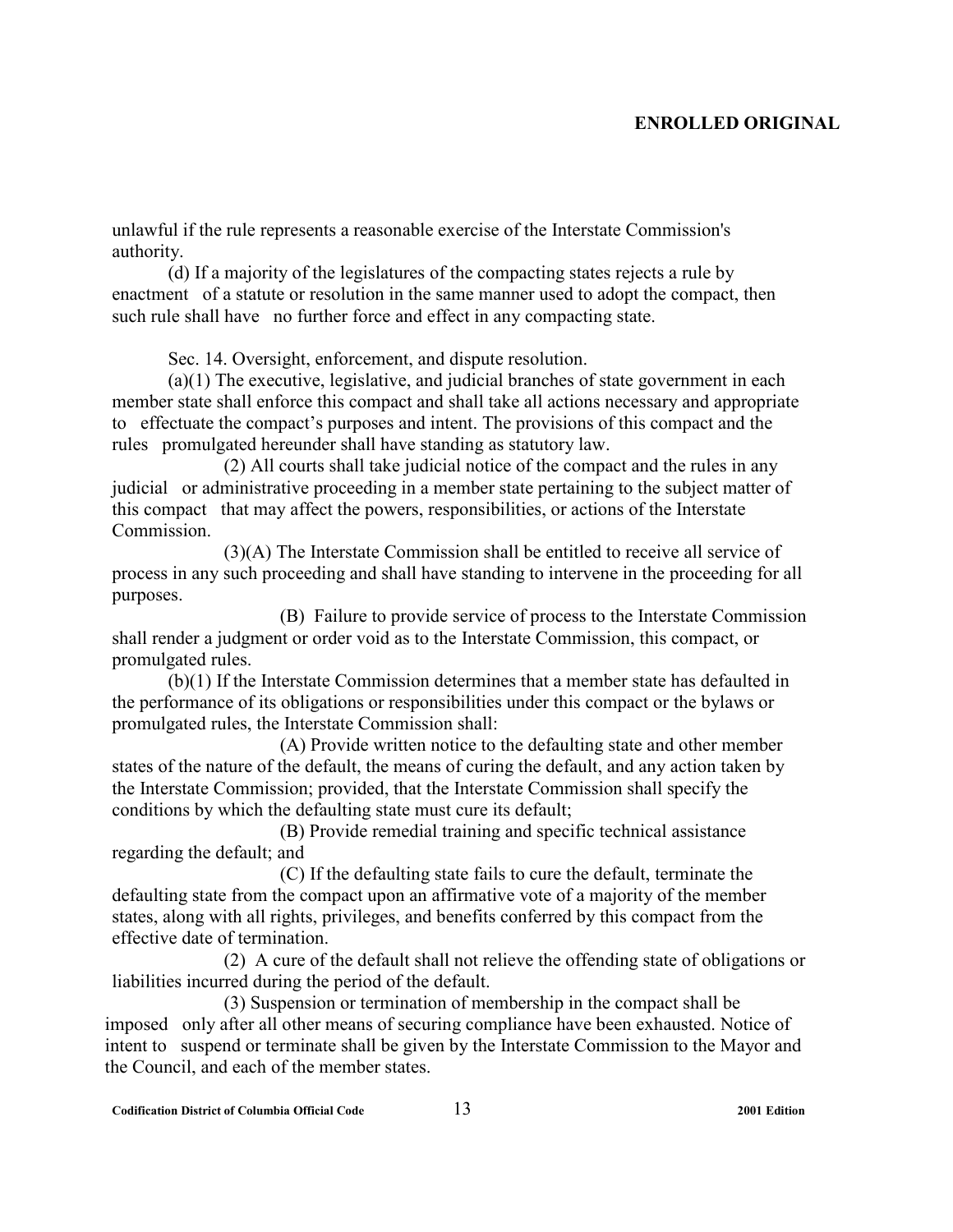(4) The state that has been suspended or terminated is responsible for all assessments, obligations, and liabilities incurred through the effective date of suspension or termination including obligations, the performance of which extends beyond the effective date of suspension or termination.

(5) The Interstate Commission shall not bear any costs relating to any state that has been found to be in default or that has been suspended or terminated from the compact, unless it is otherwise mutually agreed upon in writing between the Interstate Commission and the defaulting state.

(6) The defaulting state may appeal the action of the Interstate Commission by petitioning the U.S. District Court for the District of Columbia or the federal district where the Interstate Commission has its principal offices. The prevailing party shall be awarded all costs of such litigation including reasonable attorney's fees.

(c)(1) The Interstate Commission shall attempt, upon the request of a member state, to resolve disputes that are subject to the compact and which may arise among member states and between member and non-member states.

(2) The Interstate Commission shall promulgate a rule providing for both mediation and binding dispute resolution for disputes, as appropriate.

(d)(1) The Interstate Commission, in the reasonable exercise of its discretion, shall enforce the provisions and rules of this compact.

(2) The Interstate Commission may, by majority vote of the members, initiate legal action in the United State District Court for the District of Columbia or, at the discretion of the Interstate Commission, in the federal district where the Interstate Commission has its principal offices, to enforce compliance with the provisions of the compact, or its promulgated rules and bylaws, against a member state in default. The relief sought may include both injunctive relief and damages. If judicial enforcement is necessary, the prevailing party shall be awarded all costs of such litigation, including reasonable attorney's fees.

(3) The remedies herein shall not be the exclusive remedies of the Interstate Commission. The Interstate Commission may avail itself of any other remedies available under state law or the regulation of a profession.

Sec. 15. Financing of the Interstate Commission.

(a) The Interstate Commission shall pay, or provide for the payment of, the reasonable expenses of its establishment, organization, and ongoing activities.

(b) The Interstate Commission may levy on and collect an annual assessment from each member state to cover the cost of the operations and activities of the Interstate Commission and its staff, which must be in a total amount sufficient to cover the Interstate Commission's annual budget as approved each year. The aggregate annual assessment amount shall be allocated based on a formula to be determined by the Interstate Commission, which shall promulgate a rule binding upon all member states.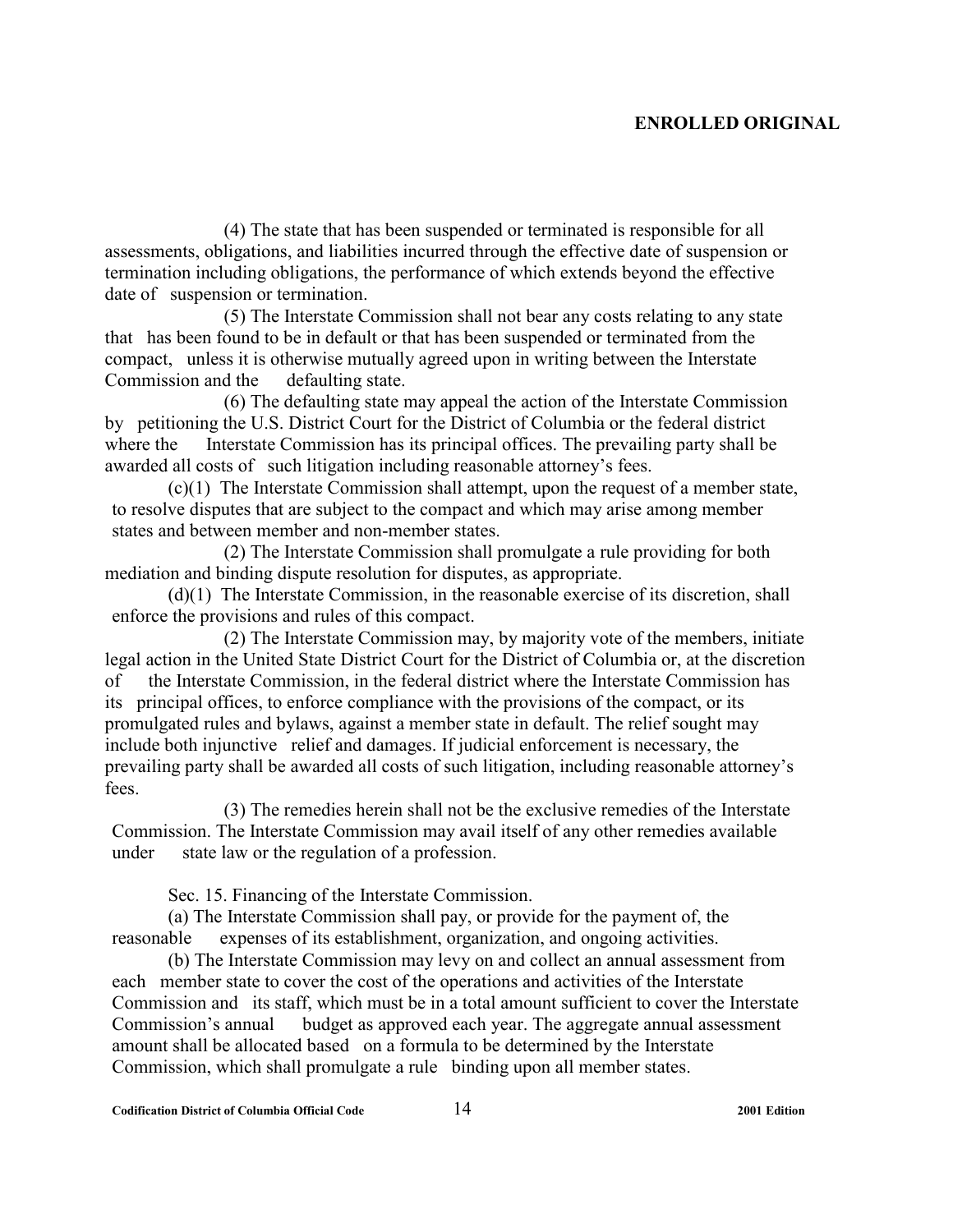(c) The Interstate Commission shall not incur obligations of any kind prior to securing the funds adequate to meet the sameor pledge the credit of any of member state, except by and with the authority of the member state.

(d) The Interstate Commission shall keep accurate accounts of all receipts and disbursements. The receipts and disbursements of the Interstate Commission shall be subject to the audit and accounting procedures established under its bylaws. All receipts and disbursements of funds handled by the Interstate Commission shall by audited yearly by a certified or licensed public accountant and a report of the audit shall be included in and become part of the annual report of the Interstate Commission.

Sec. 16. Local agency participation.

(a) Each member state shall, through the creation of a State Council or use of an existing body or board, provide for the coordination among its agencies of government, local education agencies, and military installations concerning the state's participation in, and compliance with, this compact and Interstate Commission activities.

(b) Each member state may determine the membership of its own State Council; provided, that its membership includes:

(1) The State Superintendent of Education;

(2) A representative from a military installation;

 (3) One representative each from the legislative and executive branches of government; and

 (4) Representatives of other offices and stakeholder groups the State Council considers appropriate.

(c) A member state that does not have a school district considered to contain a high concentration of military children may appoint a superintendent from another school district to represent local education agencies on the State Council.

(d) The State Council of each member state shall appoint or designate a military family education liaison to assist military families and the state in facilitating the implementation of this compact.

(e) The compact commissioner responsible for the administration and management of the state's participation in the compact, in the case of the District of Columbia, shall be appointed by the Mayor, or as otherwise determined by this member state.

(f) The compact commissioner and the appointed or designated military family education liaison shall be ex-officio members of the State Council, unless there is already a full-voting member of the State Council.

Sec. 17. Member states, effective date, and amendment.

(a) Any state is eligible to become a member state.

(b) The compact shall become effective and binding upon legislative enactment of the compact into law by no fewer than 10 states. The effective date shall be no earlier than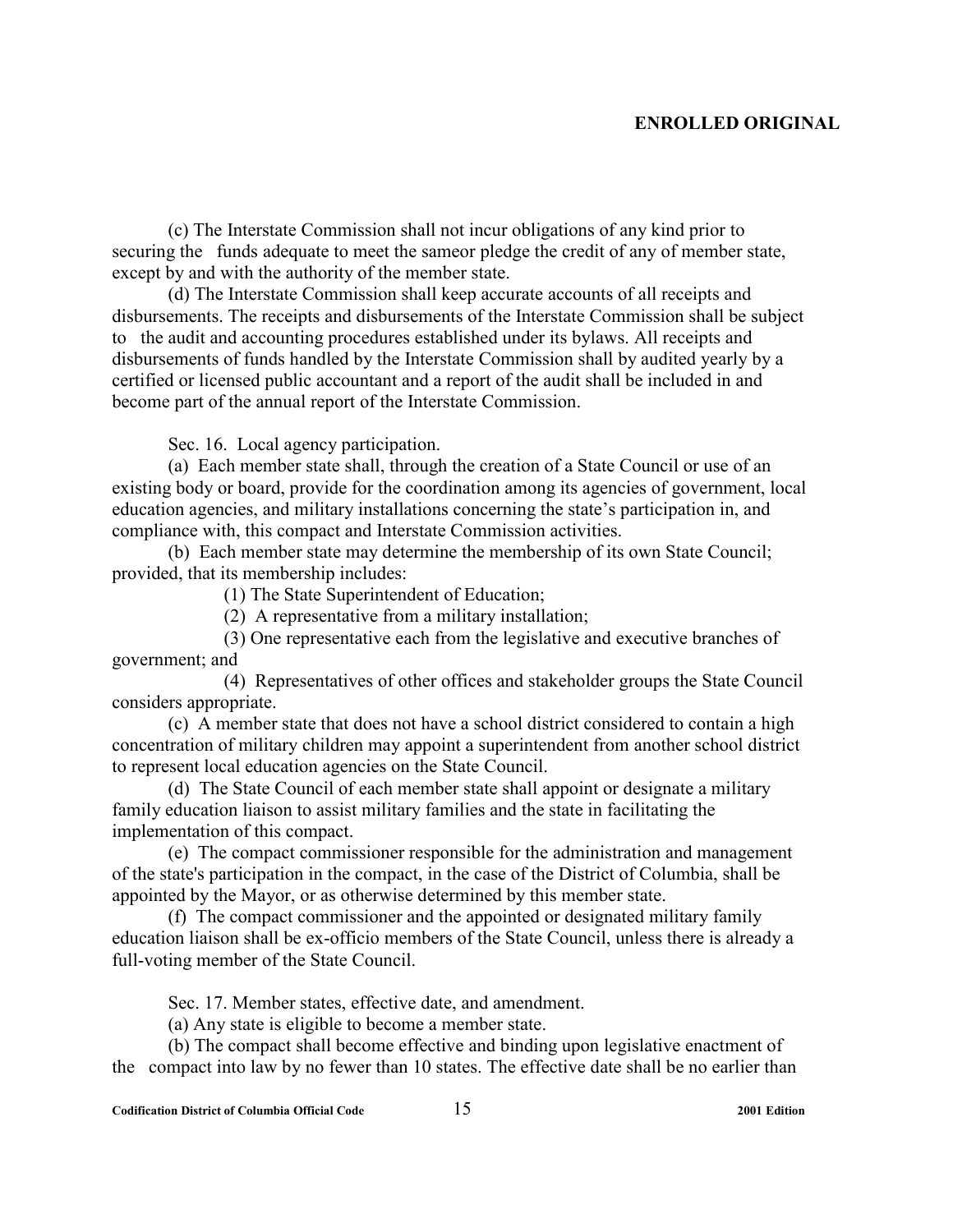December 1, 2007. After December 1, 2007, it shall become effective and binding as to any other member state upon enactment of the compact into law by that state. The governors of non-member states or their designees shall be invited to participate in the activities of the Interstate Commission on a nonvoting basis prior to adoption of the compact by all states.

(c) The Interstate Commission may propose amendments to the compact for enactment by the member states. No amendment shall become effective and binding upon the Interstate Commission and the member states unless and until it is enacted into law by unanimous consent of the member states.

Sec. 18. Withdrawal and dissolution.

(a) Once effective, the compact shall continue in force and remain binding upon each and every member state; provided, that a member state may withdraw from the compact by specifically repealing the statute that enacted the compact into law.

(b) Withdrawal from this compact shall be by the enactment of a statute repealing the statute that enacted the compact into law, but the repeal shall not take effect until one year after the effective date of such statute and until written notice of the withdrawal has been given by the withdrawing state to the Governor of each other member jurisdiction.

(c) The withdrawing state shall immediately notify the chairperson of the Interstate Commission in writing upon the introduction of legislation repealing this compact in the withdrawing state. The Interstate Commission shall notify the other member states of the withdrawing state's intent to withdraw within 60 days of its receipt of the notice of withdrawal.

(d) The withdrawing state is responsible for all assessments, obligations, and liabilities incurred through the effective date of withdrawal, including the performance of obligations that extend beyond the effective date of withdrawal.

(e) Reinstatement following withdrawal of a member state shall occur upon the withdrawing state reenacting the compact or upon such later date as determined by the Interstate Commission.

 (f)(1) This compact shall dissolve effective upon the date of the withdrawal or default of the member state that reduces the membership in the compact to one member state.

(2) Upon the dissolution of this compact, the compact becomes null and void and shall be of no further force or effect, and the business and affairs of the Interstate Commission shall be concluded and surplus funds distributed in accordance with the bylaws.

Sec. 19. Severability and construction.

(a) The provisions of this compact shall be severable, and if any phrase, clause, sentence, or provision is deemed unenforceable, the remaining provisions of the compact shall be enforceable.

(b) The provisions of this compact shall be liberally construed to effectuate its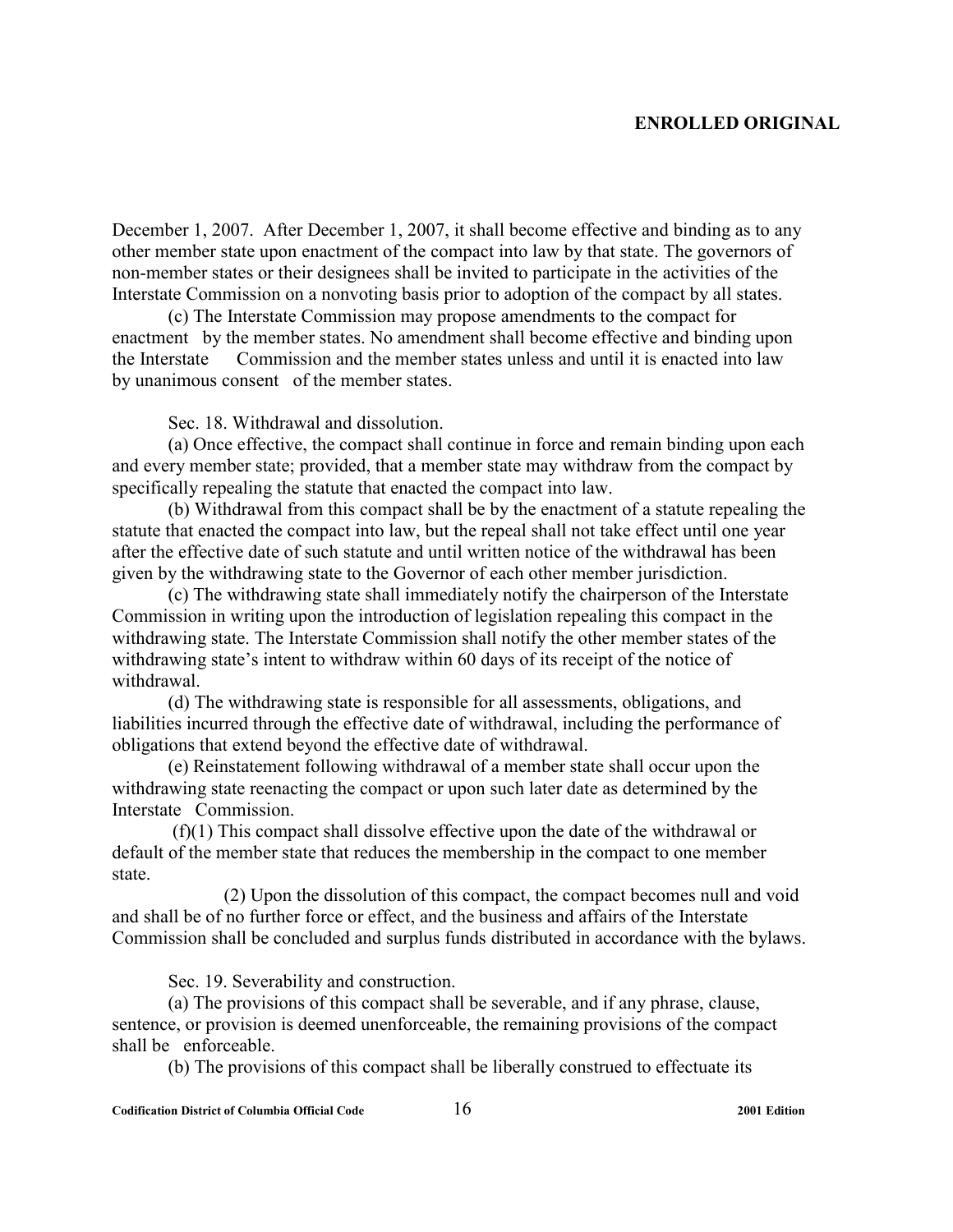purposes.

(c) Nothing in this compact shall be construed to prohibit the applicability of other interstate compacts to which the states are members.

Sec. 20. Binding effect of compact and other laws.

(a) Nothing in this act prevents the enforcement of any other law of a member state that is not inconsistent with this compact. All member states' laws conflicting with this compact are superseded to the extent of the conflict.

(b)(1) All lawful actions of the Interstate Commission, including all rules and bylaws promulgated by the Interstate Commission, are binding upon the member states.

(2) All agreements between the Interstate Commission and the member states are binding in accordance with their terms.

(3) If any provision of this compact exceeds the constitutional limits imposed on the legislature of any member state, such provision shall be ineffective to the extent of the conflict with the constitutional provision in question in that member state.

Sec. 21. District of Columbia State Interstate Compact Council.

(a) There is established the District of Columbia Educational Opportunity for Military Children State Council. The State Council shall be composed of 7 members. The State Council shall provide for the coordination among its agencies of government, local education agencies, and military installations concerning the state's participation in, and compliance with, the compact. The members of the State Council shall be:

(1) The Chairman of the Council, or his or her designee;

(2) The Mayor, or his or her designee;

(3) The State Superintendent of Education;

 (4) A representative from a District military installation appointed by the U.S. Department of Defense;

(5) The Chancellor, or his or her designee;

 (6) A public charter school leader designated by the Chairman of the Public Charter School Board; and

(7) A parent representative appointed by the Mayor.

 (b) Five members of the State Council shall constitute a quorum for the transaction of official business and the issuance of rules and regulations.

 (c)(1) The Mayor shall designate a chairman of the State Council from among its members.

 (2) The State Council shall meet at least 3 times in each year on the call of its chairman or at the request of a majority of its members.